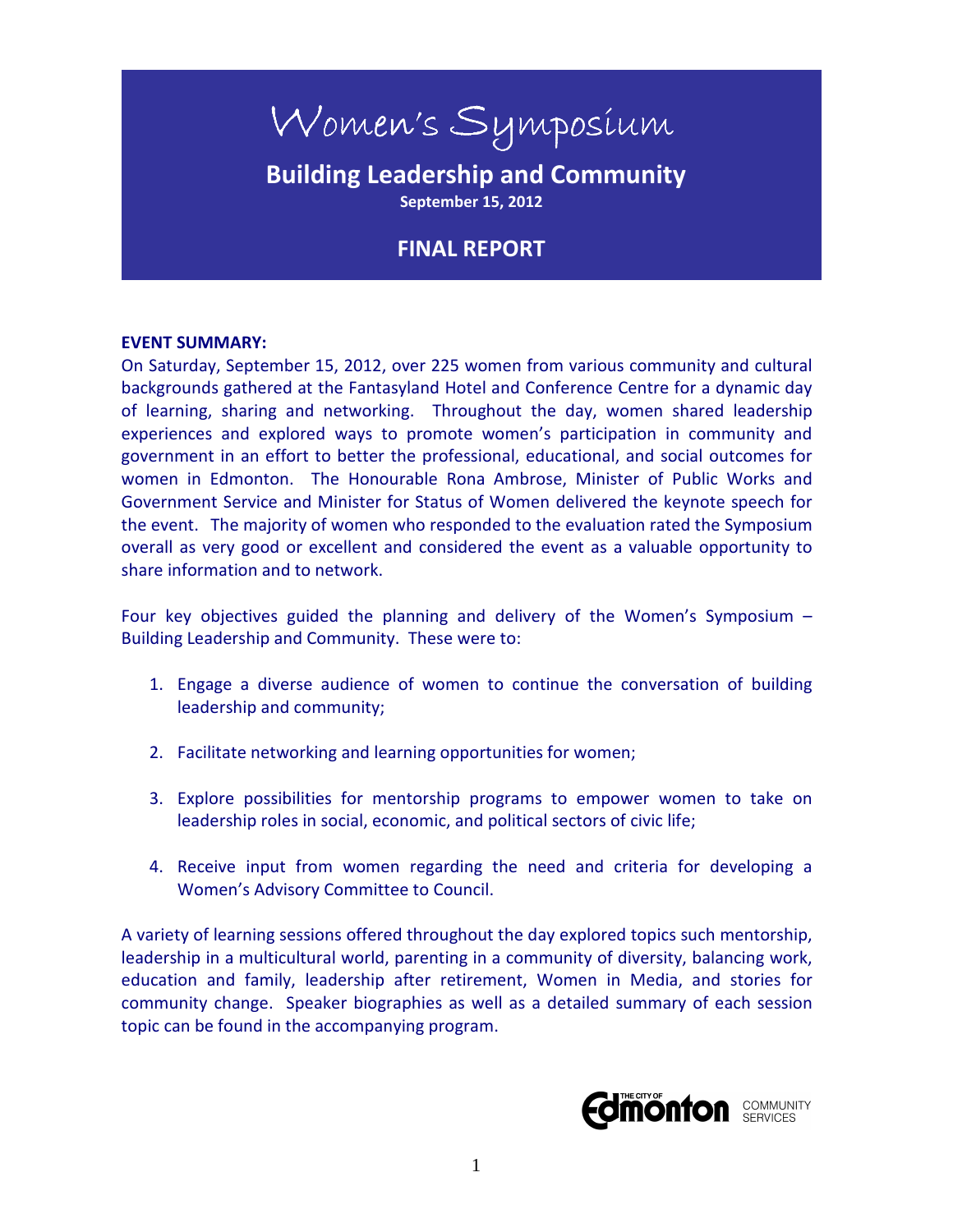Women who attended the Symposium were provided with three opportunities to contribute input and provide suggestions for a Women's Advisory Committee (or Entity) to City Council. Three facilitated discussion sessions were scheduled at various times during the day to maximize opportunities for women attending the Symposium to attend at least one of the sessions.

Two main questions guided the discussion. Women were asked:

1. What they viewed as being the main topics or areas of focus for this committee/entity, and

2. What criteria would determine membership and/or participation?

A range of responses were received throughout the day and have been summarized into category headings below: A complete listing of feedback gathered can be found in the attached appendix.

#### **Suggested topics/areas of focus**

- 1. Violence against women
- 2. Human Rights, Equal Rights
- 3. Career and Leadership Development
- 4. Health and Family
- 5. An information Portal or Hub, an avenue to promote Community Linkages, resources
- 6. Education and Advocacy
- 7. Research and Policy Review

#### **Suggested criteria to determine membership and/or participation**

- A) Diversity women from various community, cultural, business and political backgrounds
- B) Women with expertise and knowledge relating to the issues or subject matter
- C) Committed Individuals with a common vision and the ability to influence change
- D) A committee or entity with a clearly defined structure, purpose and the required supports in place to ensure viability and sustainability
- E) A clearly defined recruitment process

Common themes presented included an action oriented entity to promote advocacy regarding issues that affect **ALL** women, their children and families, such as health, education, housing, equal rights violence against women, leadership and career development. Women viewed the "entity" as a way to bring together diverse groups to a level of equality in work, education, recreation and other opportunities; an entity that would advise on policy, procedures, programs and services, an entity that would work to break down common barriers to participation, such as child care; and an entity that would promote mentorship opportunities for women from diverse ages and backgrounds.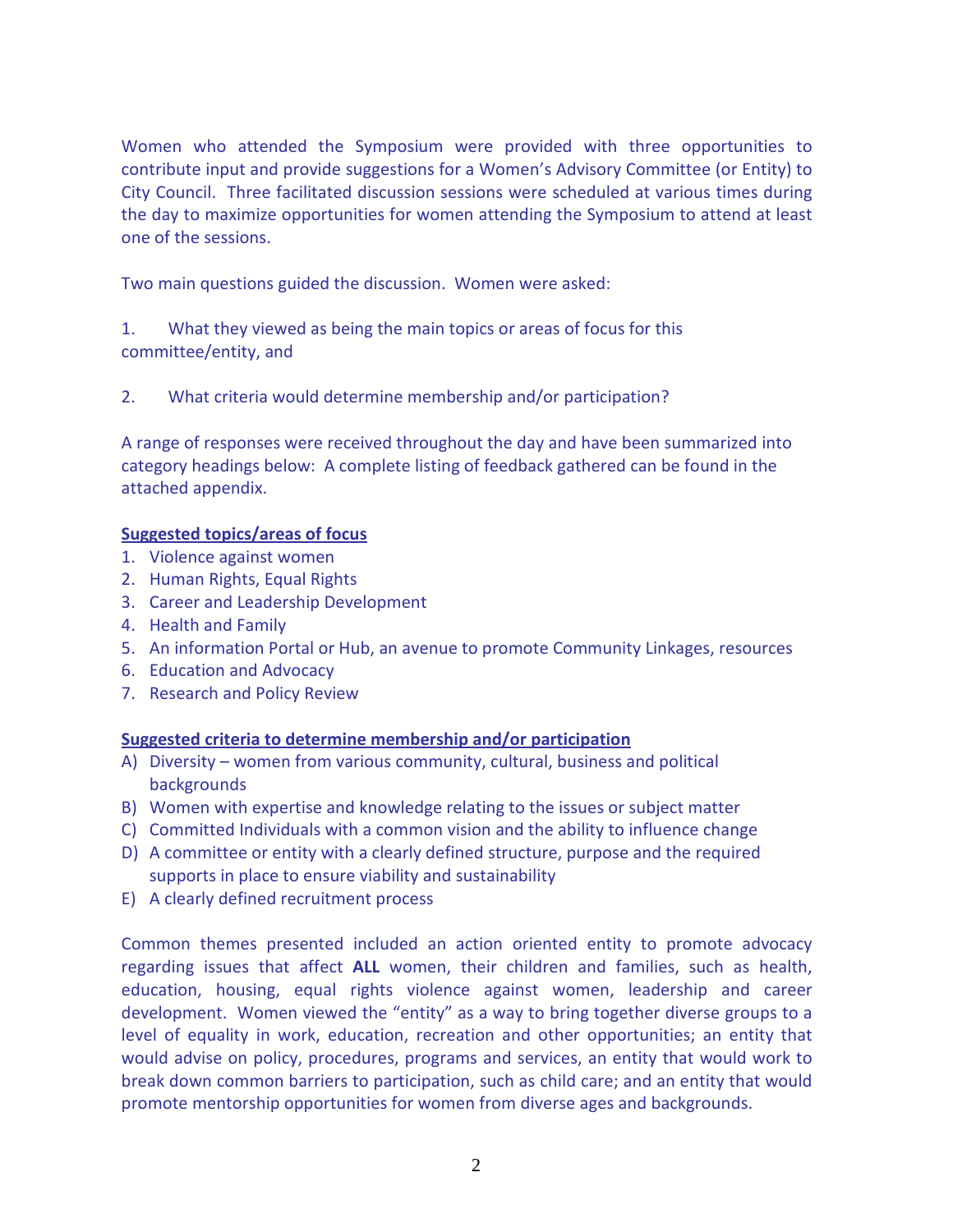Women also viewed the entity as a centralized hub of (referral) services (e.g. research, resources, and programs) as a way to garner awareness and improve access to those services.

Women viewed membership/participation as being a group of knowledgeable community ambassadors representing diverse ages, skills and experiences with a common vision and ability to educate and influence change. Both mainstream and minority opinions and populations must be represented on this committee; ensuring voices of all classes of women are heard. Women in these roles need to be supported to be successful.

#### **The Way We Live – Edmonton's People Plan**

The Women's Symposium demonstrates ways in which the Community Services department is following The Way We Live Edmonton's People Plan.

#### EDMONTON IS A VIBRANT, CONNECTED, ENGAGED AND WELCOMING COMMUNITY

- The City of Edmonton provides opportunities in neighbourhood, community and public spaces to connect people and build vibrant communities
- The City of Edmonton connects individuals, families, groups, cultures and communities to the services they need to thrive and realize their potential
- Provides opportunities for new residents to connect and feel welcome and be engaged in their new city.
- Provides and promotes innovative methods to reduce barriers to participation and engage citizens in local government.

#### **Key Learning and Feedback Received:**

- 1. Expand mentorship marketplace to include more diverse opportunities
- 2. Increased representation and involvement from the Aboriginal Community; perhaps consider an aboriginal stream in future Symposiums
- 3. Engage more young women in this dialogue/work/struggle
- 4. Work with moderators to recognize and become aware of audience tension and conflict. Provide training and orientation around techniques to de-escalate and facilitate difficult conversations.
- 5. Continue to offer this Symposium; perhaps expand to 2 days to delve more deeply into topics.
- 6. Additional topics might include: business start-up, entrepreneurial leadership, making a mark in the corporate world, corporate/organizational leadership, women and poverty, violence against women, diversity & inclusiveness policy.
- 7. Expand promotional efforts for future symposiums
- 8. It was good to see an overview of grassroots organizations, municipal initiatives, programs and National political perspective….well done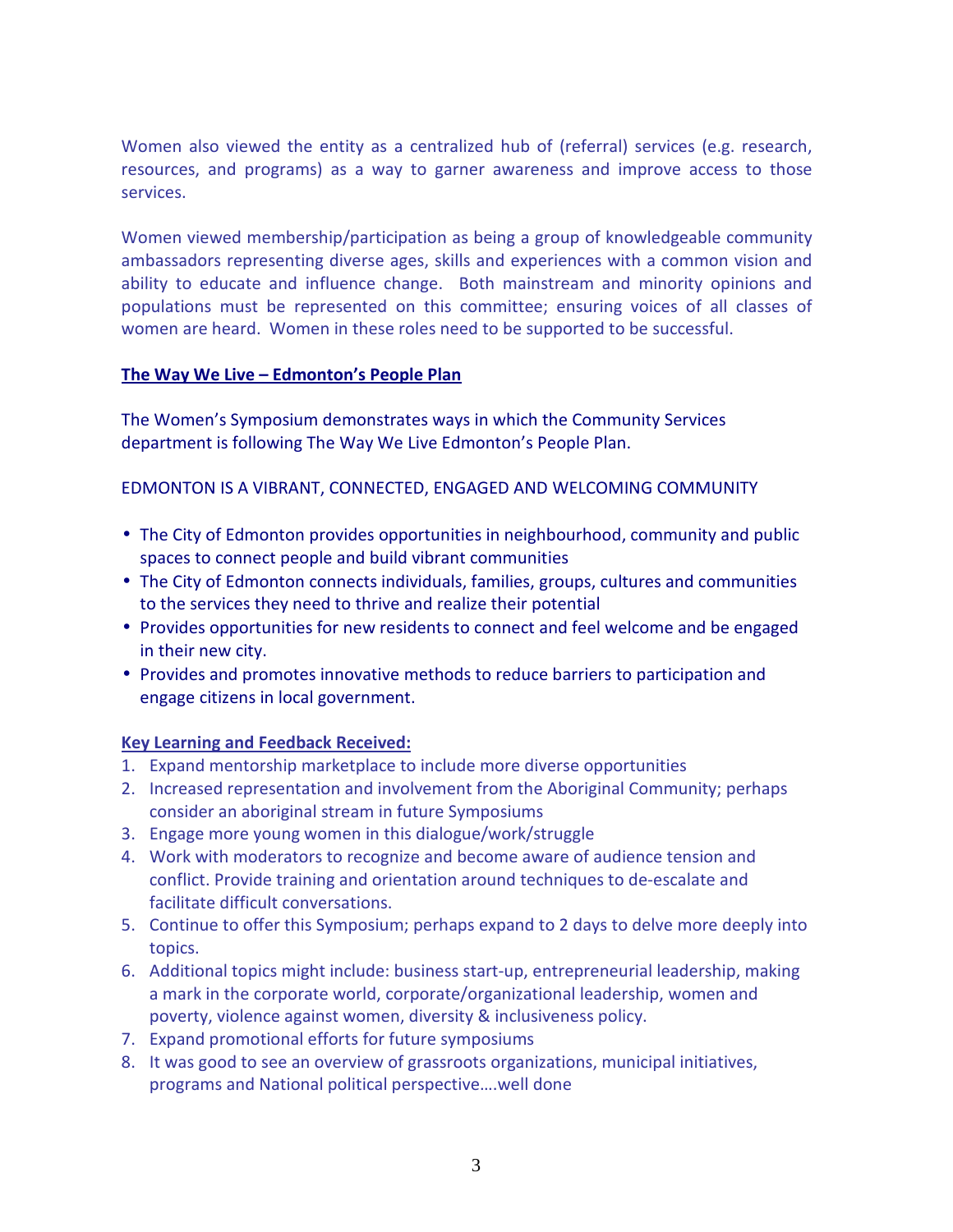- 9. Wish I could have attended other workshops the two I attended took up all of my time.
- 10. Please consider a local producer of gift bags

#### **RECOMMENDATIONS:**

- 1. Further explore opportunities to support women's issues/areas of focus within the City's Administrative structure e.g.: Communities of Interest, Next Gen Municipal Engagement Strategy.
- 2. Share the key themes arising from the symposium and apply this as the context for a survey with a broader representation of women in the community, such as an on-line survey, Facebook, newspapers and other means.
- 3. Continue to explore the topic of mentorship; including the possible expansion of the existing Women's Mentorship program and linkages to other mentorship programs in Edmonton.
- 4. Conduct a scan of what exists in other municipalities and prepare a report on the various models & initiatives to share as context for a future conversation and/or survey.
- 5. a) Create an internal working committee to continue to engage this work possibly part of a formal Council Initiative; AND:

b) Create a Task Force (council committee) that would review the input from the facilitated session and information from the activities under Recommendations #2 & #4, in order to recommend to City Council a mandate and structure for an ongoing entity.

6. Plan another Women's Symposium to take place in the Spring of 2013.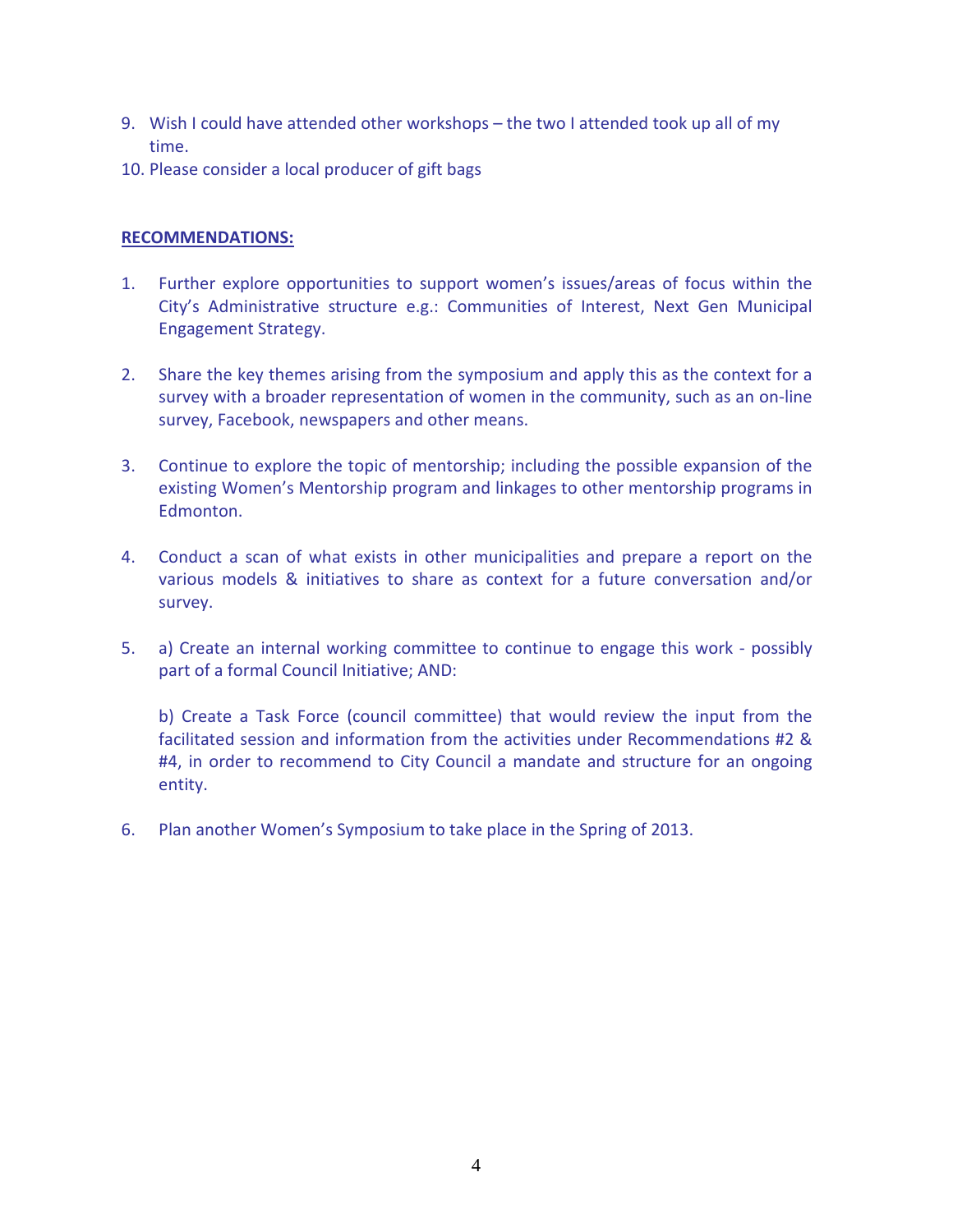APPENDIX:

#### **Women's Symposium – Building Leadership and Community**

Facilitated Discussion – Women's Advisory Committee/Entity Flip Chart Notes

#### **Discussion Topic 1: Suggested Areas of Focus**

#### **Violence against Women**

Missing or murdered Aboriginal women (+/- 600 nationally) Violence against women Awareness of how cultural traditions hurt women, children & families Human trafficking Advise on violence against women

#### **Human Rights, Equal Rights**

Human rights Equal rights of both genders/transgender Women – wage gap Pay equity/advocacy voice Focus on a few key areas eg. 4 major themes eg. Economic issue, pay equity Equal rights for **aging women of colour** Find ways to bring all diverse groups to a level of equality in work, education, recreation & other opportunities.

#### **Career & Leadership Development**

Employment for **persons with disabilities** (pwd) – meaningful and appropriate (paid) Linking careers, employment, and transferrable skills of **immigrant** women How to help **professional immigrant women** identifying transferrable skills Helping **immigrant** women to work in the areas they are qualified for (education, skills have direct transfer) Employment & progression i.e.: promotions and mentorship in organizations Computer skills – job finding

Business development – all women Investing in women's success in business – how to move up the success ladder; empowerment in business. Women's entrepreneurship.

Leadership development for women (x2)

Mentorship (x2) (recruitment & empowerment of women by key leaders in communities) Inclusiveness very important; mentoring, sharing knowledge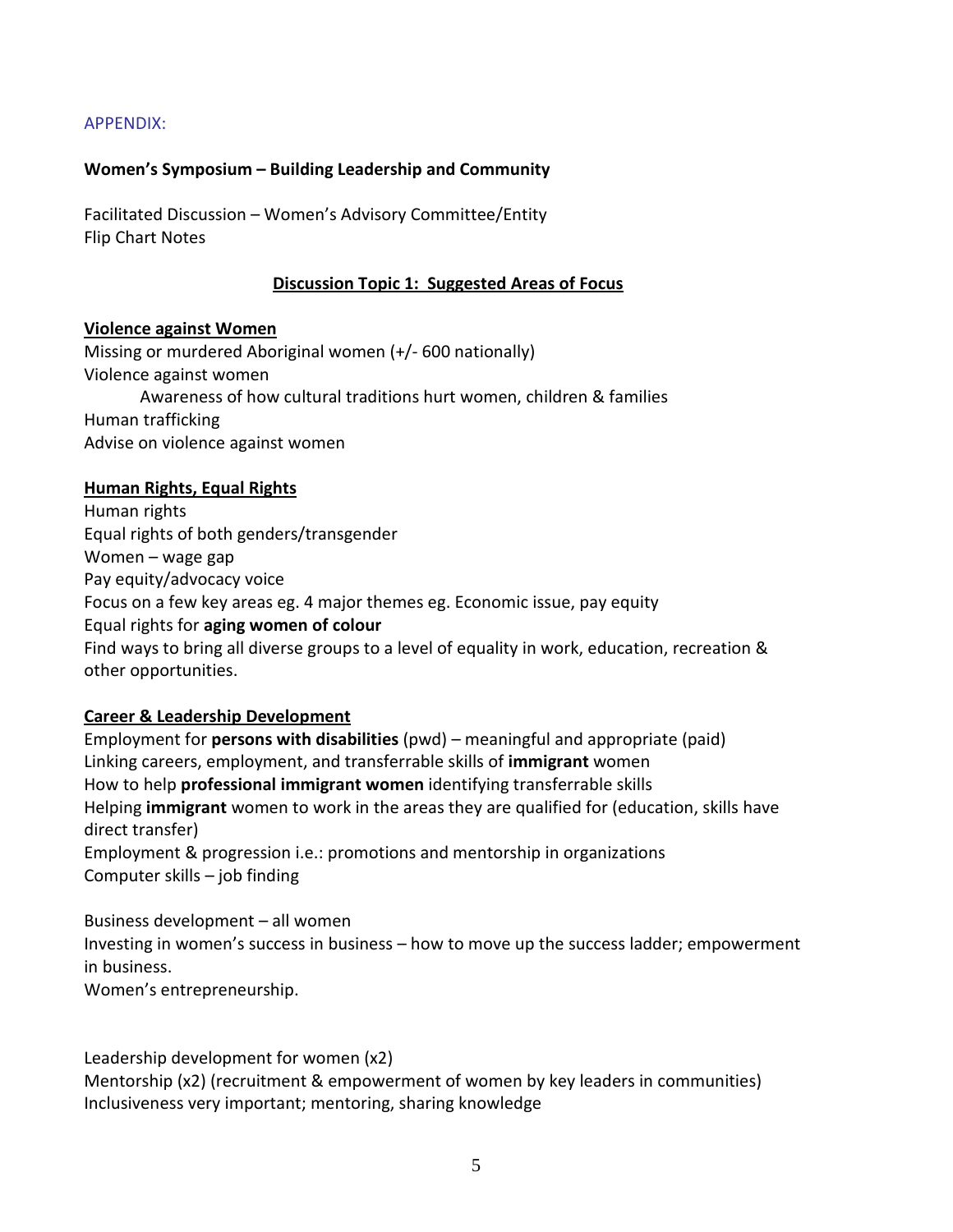Mentorship programs for **Newcomers**; career Helping women to learn how to help themselves – personal coaching adjustment & skills More done for **senior** women Investment – Financial advising after retirement

Support for women to be more assertive e.g. business, life balance; bring out inner strengths Building skills and knowledge for **new immigrants** For women to be supportive of each other in general

Recognition of women's contributions Acknowledge work success and celebrate recognition of women local and international "Women in the City" Have awards for women as a part to promote leadership

Political capital for women of colour (how to get involved, supports to get there)

Move from (advisory) issues to advocacy & mentorship

#### **Health & Family**

Supports for **new mothers** – education of services Teach life skills (housekeeping, childcare to young women (**new mothers**) i.e. Communication skills in schools Child welfare issues Identifying and break-down of barriers eg: Childcare Navigating systems; family nutrition, keeping our children healthy Safety, supports (educ) for **youth/teenagers** Nutrition and education Food security Health and wellness Women's health (x2) Wellness of women Well being of women and specifically the needs of **vulnerable Aboriginal women** (provide resources - funding is only federal) Spiritual emotional, physical holistic lens Education on inner development translating into who I am Social determinants of health Bring up issue of cultural sensitivity re: women + issues re health **Family Issues perhaps a physical place women can go for wrap around services that is child friendly, etc.** 

**A Center women can access to celebrate womanhood the strengths that already exist – sharing, teaching** 

**A Q's Centre – involve research, a place to meet.**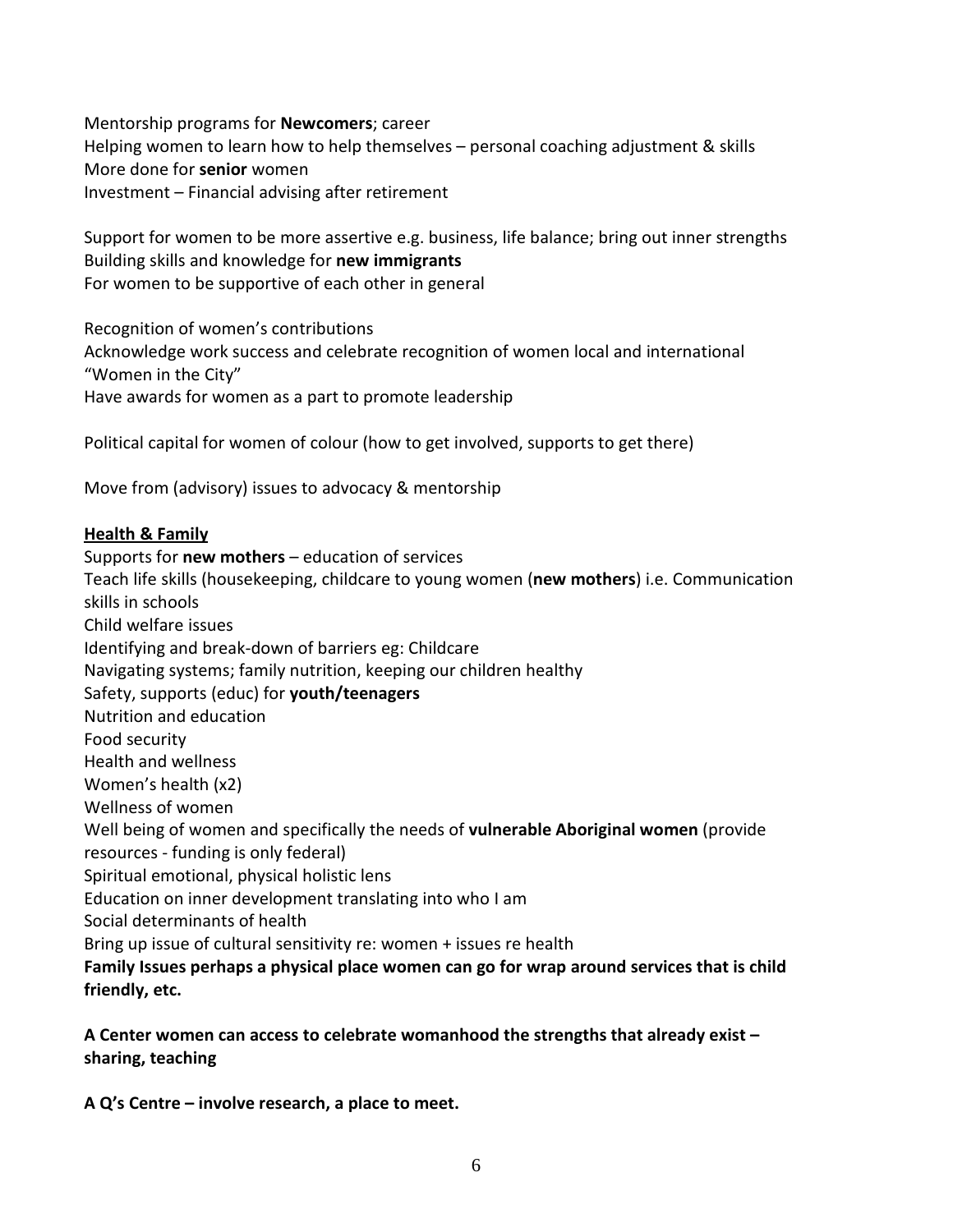# **Information Portal/Hub, Community Linkages**

Integrated database of services & support – personalized services Coordination of resources welcoming aspect, reception Central repository of information on other groups for women (Bridge of info) Creating a database of what is already available; collaboration brings together women's services that already exist. Bring together one stop shopping One stop shop on info/services (safe house concept) Strategy to get information to everyone Have a directory of women in business. E.g.: accounting, counseling, education, etc.) Set criteria of who can be listed. **Seniors** greater awareness of services Integration of **newcomers** to society Supporting **immigrant** women to know where support services are Keepers of community contact of services/programs (existing, needs for other services) Need for clarifying resource information Financing (literacy, understanding of services) Equal access (informed referral of services) Disseminating of information and referral of support/services that exist Housing (affordable/subsidized) Structure for transfer of knowledge, skills, history for continuity Security, safety, quality of life, financial & economic status. Non-denominational centre Coordinated strategy for assisting **women on the streets** – awareness of programs Bridge women's with men's organization Is it promotion of rights, availability of programs & services as the mandate? (So much potential and options) Looking to action – we know the issues. Hub (is a) good idea. Not just advisory but concrete action with deliverables Ways for Advisory group to reach out and engage to existing organizations Capacity to hear from community and bring to advisory committee Making connection with: women leaders, other cities, agencies, organizations, services, education, awareness of opportunities, diversity in schools (curriculum) Building partnerships across communities Channel all information for all diverse groups to bring back to those who will listen Sponsorship of more interagency meetings. More awareness of what exists (provide meeting of different cultural groups to share) Where can municipality have a role (can they broker relationships, offer services, etc)? Liaison/bridge between local issues and other gov't levels Can we create advisory committees through existing foreign embassies – link together?

# **General**

Should replace former committee and have fresh outlook (1994) Similar setup to UN meeting – quarterly governance structure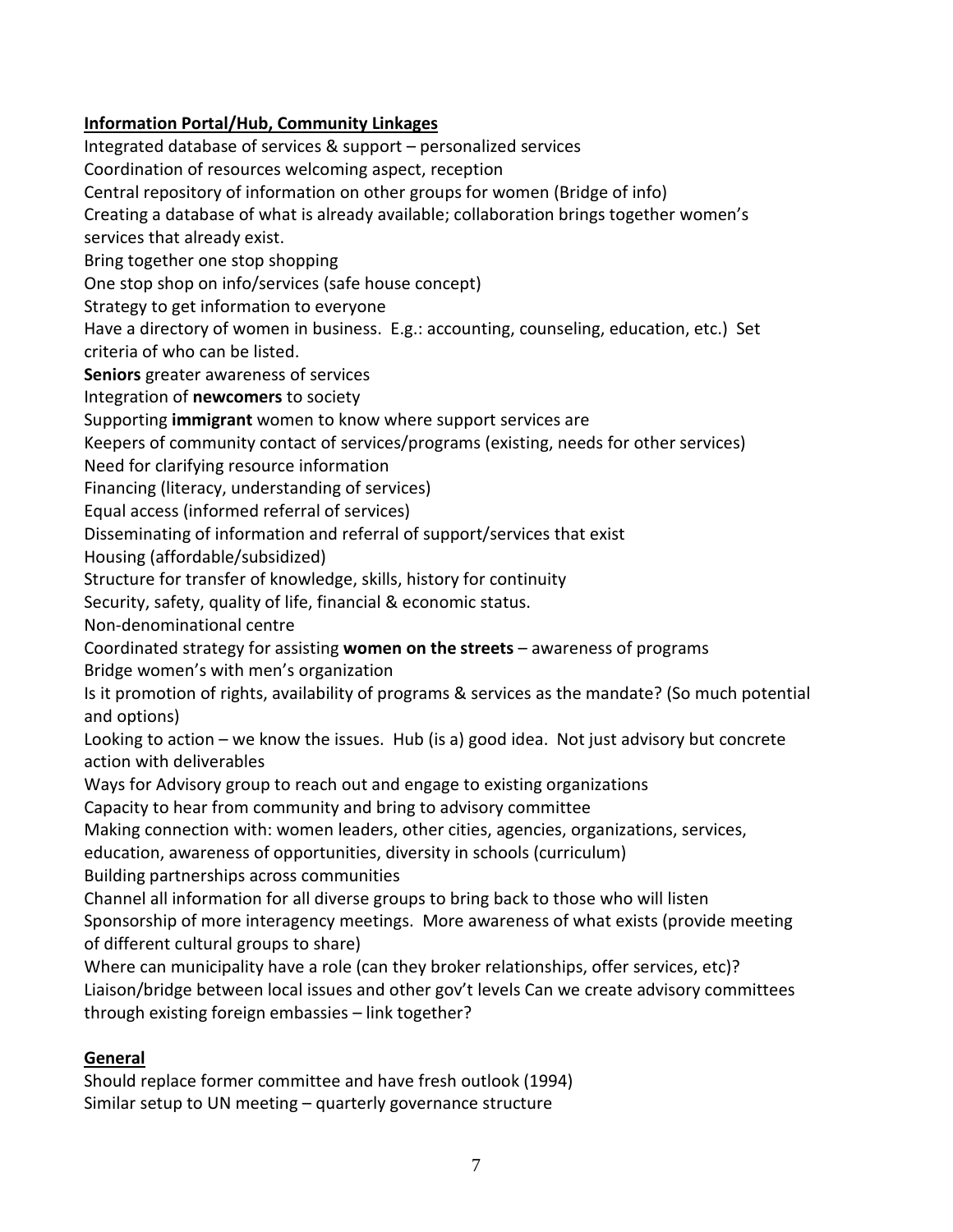Advisory role only – not replacing what exists (programs, services) Advising council to ensure that women's programs are not duplicated Women advising on eg: Recreation centers, all activities in the city. Move from (advisory) issues to advocacy & mentorship (as above) Looking to action – we know the issues. Not just advisory but concrete action with deliverables (as above) Ensure the committee stays focused and connected – prevent isolation from others/community Would prefer to have word "council" used as opposed to "committee" Stepping stone for change Political, social, cultural and capital focus Assurance of what committee advises on IS HEARD – accountability – voice Women's programs should be complimentary Work to realize full potential of women Recognize demographics of Edmonton in order to bring all issues forward; leave no one behind. Everybody's needs should be on the table. Variety of needs within group e.g. New to Canada Get away from laying blame on cultural groups – it's everyone's problem as Canadians Celebration of cultural diversity – pay attention to traditional structures of groups (integration of some elements) Celebrate and encourage citizenship of Canada. Tender funding for outcomes (ie sports council model), program support for example)

## **Education and Advocacy**

To advise council what we want to see happening in our neighbourhoods

Strategy to inform school system that educates children – voice to advocate for **immigrant**  involvement in school boards

Educate society to include all diversity (race, religion, ability, age…)

Educate men and women to cooperate with each other at work & home in family. We are all humans. Segregation is not very helpful as much as integration. Educate families; educate men and women to make business together.

Policy to influence change when they move to Canada, based on credentials. (Advocacy work) Access to education

Gender based oppressive practices and discrimination

Acknowledging historical impact of Aboriginal women and struggles – draw from existing Aboriginal resources

Greater political involvement for women in general

Voice for women's issues & taking action

Targeting and strengthening voice of Aboriginal women

Advocate for working together with existing programs e.g.: women with addictions

Educating men about women's issues and involvement/partnership with men

Strategies for assisting women living on the streets

What can be done about the # of Aboriginal children in care, Aboriginal people incarcerated? Aboriginal women's issues administration – coordination from City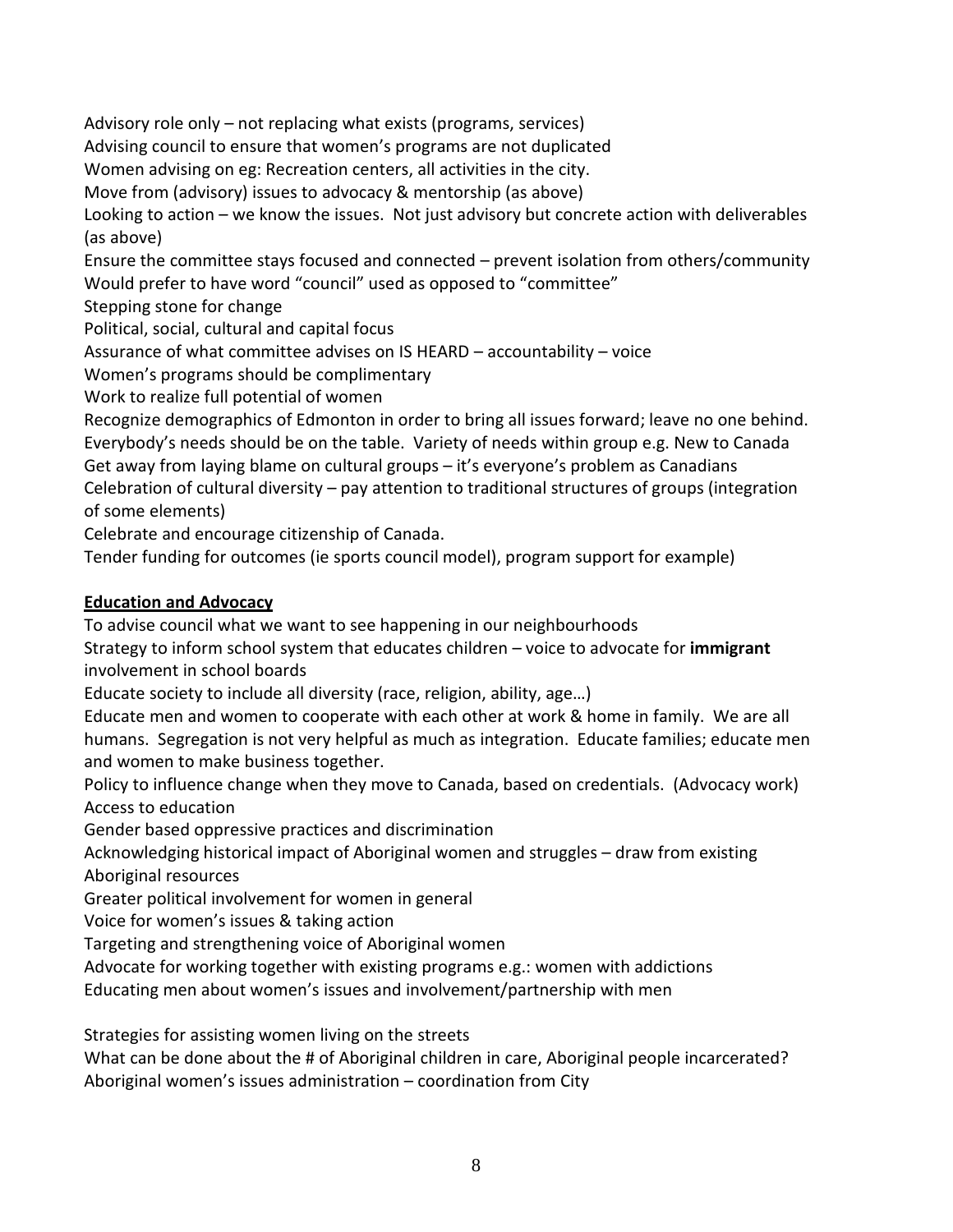## **Research & Policy Review**

To ensure policies of Council are inclusive to all women from diverse backgrounds (disabled, immigrant, aboriginal, etc)

Cross sectoral women's voice to City and City Council's initiatives and policies

Need to research what other provinces have been doing. We need to catch up and find what will benefit women (include current functioning organizations for women)

Study on existing women's shelters in Edmonton

Looking at policies & institutions

Advocating for policy changes

Revisit and review and to begin to implement policy and procedures already existing.

Process needs to be in place for determining all issues & researching all diverse communities then prioritize.

#### **Discussion Topic 2: What criteria would determine membership and/or participation?**  *Who? Diversity*

Voice is important from all areas (high level & grassroots)

Aboriginal representation to their issues

Aboriginal community embedded in all identified issues

Aboriginal representatives necessary

Important for Aboriginal people to share their stories & educate others on the reasons for the importance of their role on committee. (Educate others on the relevance & significance of our necessity on committees)

Women with disabilities

Include gay/lesbian community

Representation: educational, public and private

Involve women from immigrant communities in all aspects

Cross generational

Open to everyone – diversity

Inclusive to all diverse groups

Should be reflective of all area of diversity e.g. City of Edmonton. Diversity & inclusion

framework (layers of diversity)

Key leaders from different communities – accurate representation (i.e. Aboriginal,

francophone)

Marginalized voices need to be represented not just the privileged

Should be a model of all diversity not just gender.

Seniors & youth representation important (PWD, GLBT)

Cultural/age diversity, occupational (\_\_ (up road sectors?)

Women from finance, medicine, education, etc. as well as grassroots community Include many partners – multi-sectoral

Women who are self employed entrepreneurs

Bring in women working in grassroots level

Fair genders and generations represented

Ensure representation from every level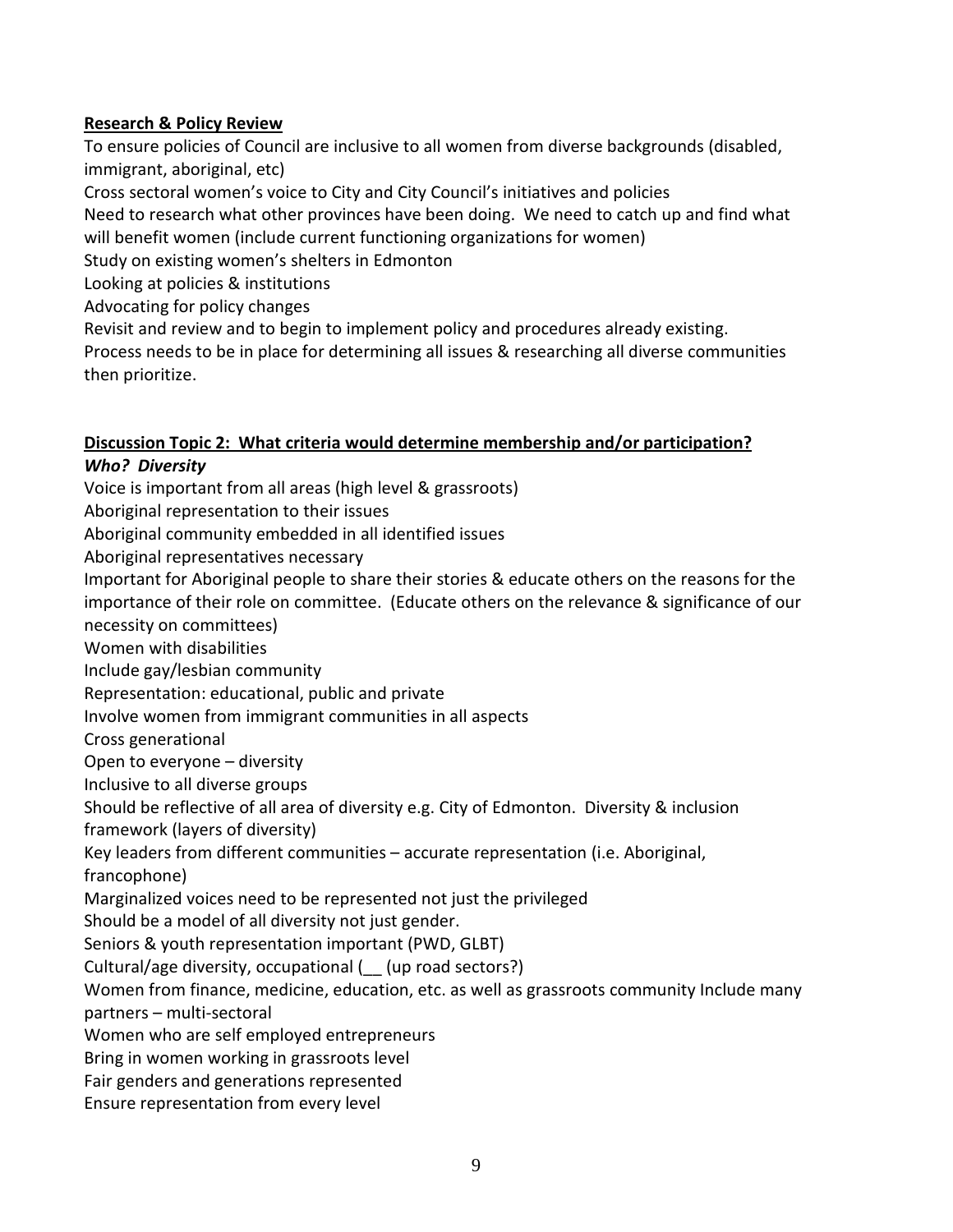Newer voice to come on board is good. New ideas/fresh eyes All ages; youth and seniors representation (college level) Guard against just having human services rep/multi-sectoral Consider adding men to the committee; Educated men; they can relay back "men listen to men" to the community

# *Recruitment & criteria – Expertise/Knowledge*

Process of recruitment and selection should reflect what the committee sees as relevant to process and mandate Determine the purpose. Is it diversity or women's group? Describe the scope that will be

addressed Define for potential members:

 How many hours are needed, job description, process for nomination Define objective; purpose and how will our voice be heard? Develop criteria for membership/representation (x2); for example… Anybody who is passionate, has the time, multicultural

### *Committed Individuals*

Interested & committed (x2)

Women who work in their communities but with knowledge of policies and how to inform & influence policy change

Expertise in their area

Global view of other groups – no self interest, or "agenda" driven

Willingness to be open-minded

Committee members should be ambassadors that can educate and influence change – strong voice.

Organization leaders with knowledge of women's issues

Passion for women's issues; combination of self selection and nomination(s)

Knowledge of your own community and issues

Ability to influence change

Awareness of what council can do

A democratic process – diversified funding

Awareness of current research on women's issues

Mentors with expertise but with global views

Trusted community members to bring issues to be voiced & supported by community to be that voice.

Who can best provide representation of identified issues?

Not appointment but selected by community

Advertise within communities

Who are the local experts in the community/very isolated?

Women with community experience

The representative needs previous experience with having sat on a committee

Don't just ask community leaders to pick people – non traditional methods for recruitment Multidimensional community outreach to different communities.